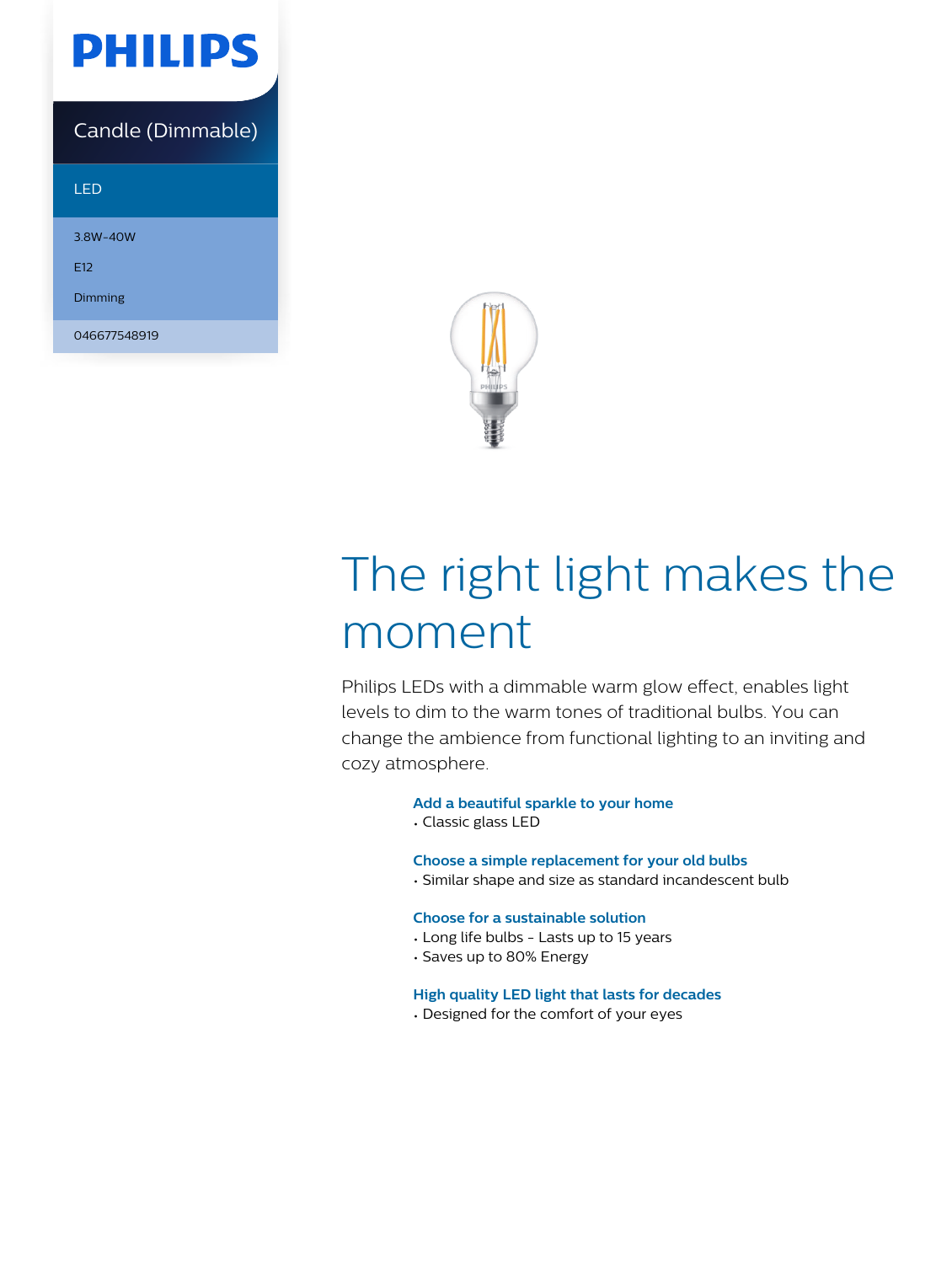### 046677548919

# **Highlights**

#### **Glass Design**

The look you love, the performance you expect. Classic glass designs replicate the beautiful.

#### **Replaces standard incandescent**

With its beautiful design and familiar shape, this energy-saving LED bulb is the perfect sustainable replacement for traditional incandescent bulbs.

#### **15,000-hour rated average life**



With a lifetime of up to 15,000 hours, you can reduce the hassle of frequently replacing your light bulbs, and enjoy a perfect lighting solution for over 15 years.

## **Specifications**

#### **Bulb characteristics**

- Dimmable: Yes
- Intended use: Indoor
- Lamp shape: Non directional globe
- Socket: E12
- Technology: LED
- Type of glass: Clear

#### **Bulb dimensions**

- Height: 9.2 cm
- Weight: 0.025 kg
- Width: 5.2 cm

#### **Durability**

- Average life (at 2.7 hrs/day): 15 year(s)
- Lumen maintenance factor: 70%
- Nominal lifetime: 15,000 hour(s)
- Number of switch cycles: 20,000

#### **Saves up to 80% Energy**



Enjoy the energy-savings of LEDs without sacrificing light quality. Instantly save over 80% in energy by replacing your existing incandescent or halogen bulbs

#### **Designed for the comfort of your eyes**



It's easy to see how harsh lighting can strain the eyes. Too bright, and you get glare. Too soft and you experience flicker. Now you can gently light up your world with LEDs designed to go easy on the eyes, and create the perfect ambience for your home.

#### **Light characteristics**

- Color consistency: 4SDCM
- Color rendering index (CRI): 90
- Color temperature: 2700-2200 K
- Nominal luminous flux: 350 lumen
- Starting time: <0.5 s
- Warm-up time to 60% light: Instant full light

#### **Miscellaneous**

• EyeComfort: Yes

#### **Other characteristics**

- Lamp current: 40 mA
- Efficacy: 92 lm/W